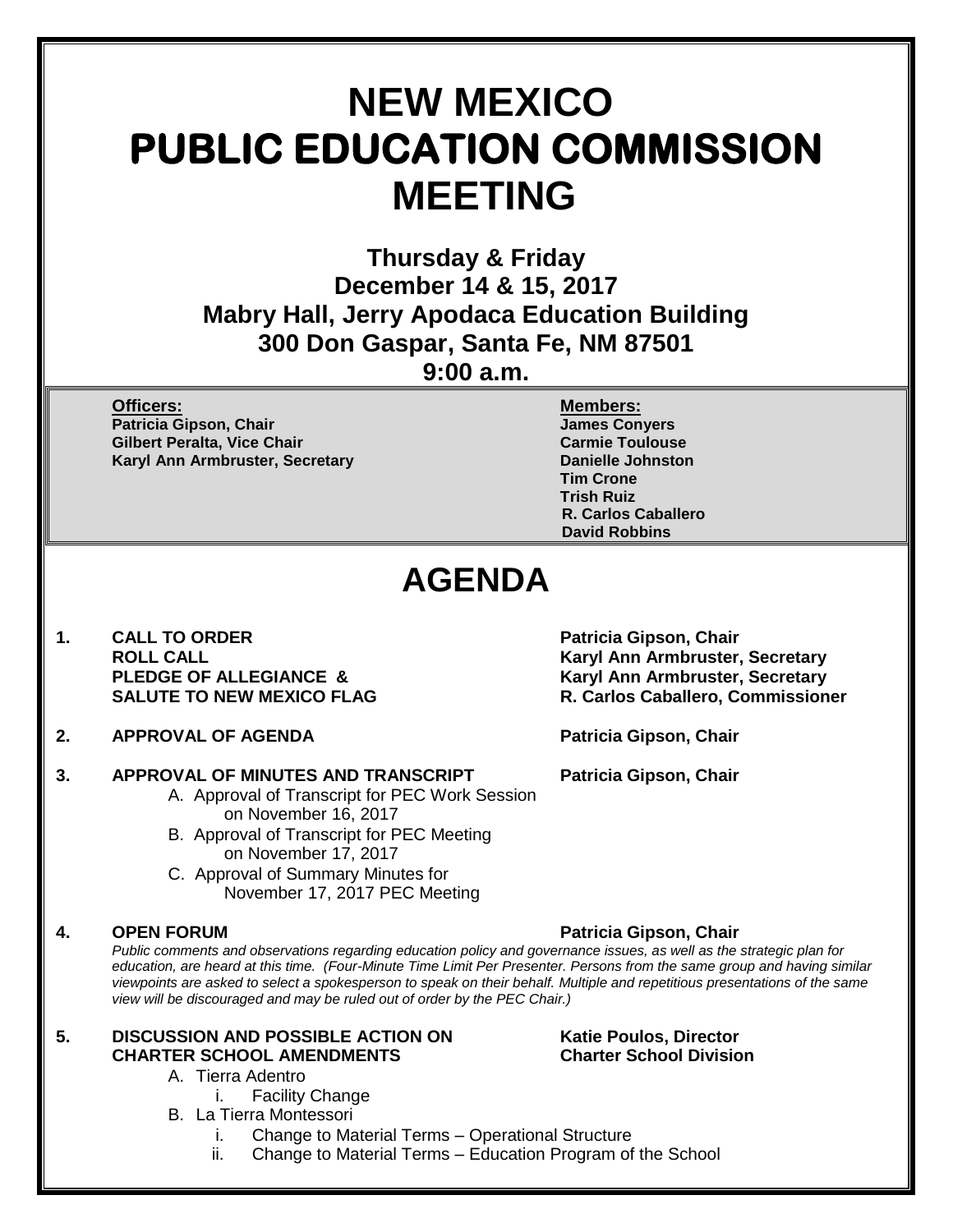#### **6. REPORT FROM OPTIONS FOR PARENTS & THE Katie Poulos, Director CHARTER SCHOOL DIVISION--DISCUSSION AND Charter School Division POSSIBLE ACTIONS**

- A. Charter School Division Update
- B. School Governance Changes
	- i. Cottonwood Classical Preparatory Charter School
	- ii. La Tierra Montessori School for the Arts and Sciences
	- iii. Monté del Sol Charter School
	- iv. The ASK Academy
	- v. The MASTERS Program Early College Charter School

### **7. DISCUSSION AND POSSIBLE ACTION ON Katie Poulos, Director GOVERNANCE CONCERNS Charter School Division**

A. Alma d' Arte Governing Board Membership and Reporting

#### 8. **DISCUSSION AND ACTION ON RENEWAL Katie Poulos, Director APPLICATIONS Charter School Division**

#### **A. Anthony Charter School**

- i. Public Education Department Evaluation
- ii. School Comments (15 minutes)
- iii. Public Comment (5 minutes)
- iv. PEC Questions
- v. Vote on Renewal

#### **B. Taos International School**

- i. Public Education Department Evaluation
- ii. School Comments (15 minutes)
- iii. Public Comment (5 minutes)
- iv. PEC Questions
- v. Vote on Renewal
- vi. Amendment
	- a. Change to Material Terms Amend School Mission

#### **C. Horizon Academy West**

- i. Public Education Department Evaluation
- ii. School Comments (15 minutes)
- iii. Public Comment (5 minutes)
- iv. PEC Questions
- v. Vote on Renewal

#### **D. Media Arts Collaborative Charter School**

- i. Public Education Department Evaluation
- ii. School Comments (15 minutes)
- iii. Public Comment (5 minutes)
- iv. PEC Questions
- v. Vote on Renewal
- vi. Amendments
	- a. Change to Material Terms Add Multiple Facilities
	- b. Amend School Specific Indicator Targets

#### **E. New Mexico Connections Academy**

- i. Public Education Department Evaluation
- ii. School Comments (15 minutes)
- iii. Public Comment (5 minutes)
- iv. PEC Questions
- v. Vote on Renewal